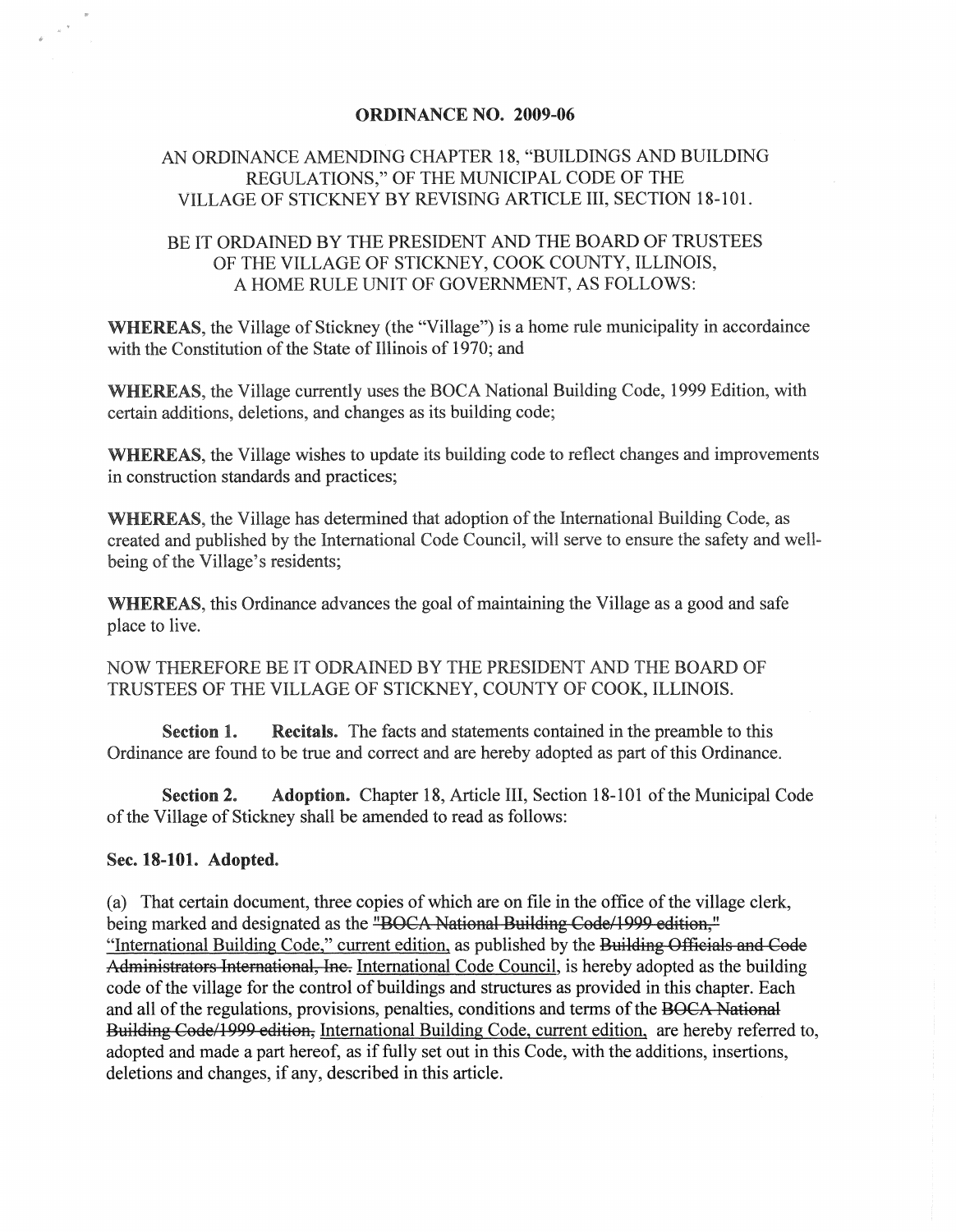(b) It shall be unlawful for any person to violate any provision of the publication adopted in subsection (a) of this section.

 $\mathcal{L}^{\mathcal{A}}$ 

**Section 3. Home Rule.** This ordinance is enacted under the Home Rule powers of the Village as set forth in the Constitution and laws of the State of Illinois.

**Section 4. Effective Date.** This Ordinance shall be in full force and effect after its passage, approval and publication in the manner provided by law.

**Section 5. Conflicts.** This Ordinance supersedes all ordinances or parts of ordinances directly conflicting with the terms and provisions contained herein, but only to the extent of such conflict.

**Section 6. Severability.** If any section, subsection, sentence, clause, phrase or portion of this Ordinance is for any reason held invalid or unconstitutional by any court of competent jurisdiction, such portion shall be deemed a separate, distinct, and independent provision and such holding shall not affect the validity of the remaining portions hereof.

**Section 7. Certification and Publication.** The Village Clerk of the Village of Stickney shall certify to the adoption of this Ordinance and cause the same to be published in pamphlet form.